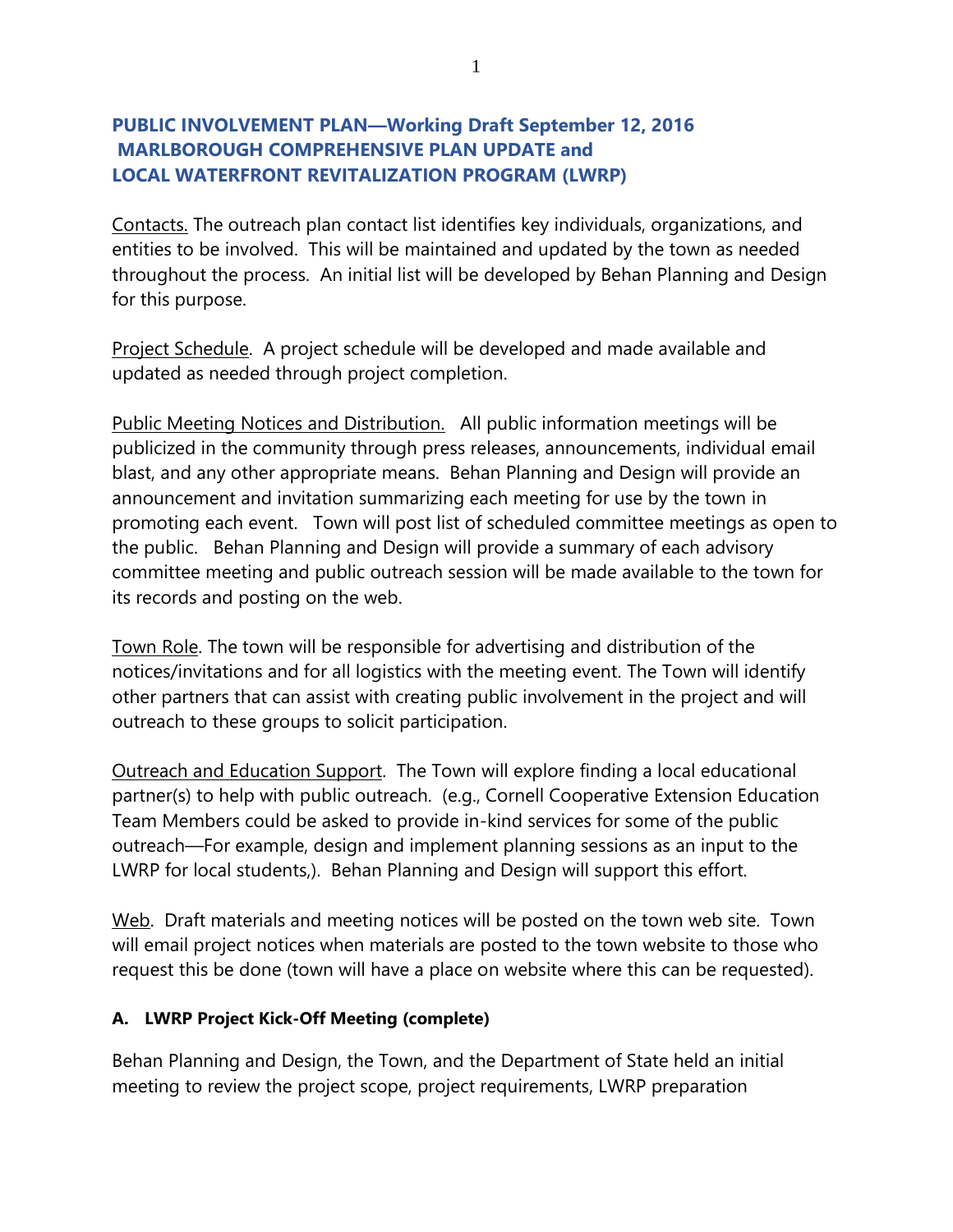requirements, roles and responsibilities of project partners and entities involved in preparing the LWRP. In addition, the composition of the town's Waterfront and Comprehensive Plan Advisory Committee was discussed during the project kick-off meeting. The Town and the Department spent a large part of the meeting discussing match requirements for the grant and the process for securing commitment for in-kind contributions from volunteers and for professional services.

#### **B. Initial Meeting – Scoping Session with Committee (Complete)**

Here, the comprehensive plan update and LWRP were introduced to the townappointed advisory committee and members of the public were in attendance as well at the meeting held in June 2016 in town hall. Committee participants were be invited to share their thoughts about the resources and opportunities upon which the plan should be based. As a prelude to this conversation, the consultant will prepared a brief overview of the prior studies and the presentation focused on the scope of work and goals for the comprehensive plan update and LWRP. Participants identified goals in terms of updating the town comprehensive plan and preparing the LWRP. Meeting notes and the PowerPoint presentation were provided to the town.

# **C. Committee Meeting and LWRP Administration Review (Planned)**

Meeting to review public involvement plan and work-to-date draft of the inventory and analysis. NYSDOS representative to review administration requirements of the grant project. Project partners at this meeting will review the LWRP preparation process, comprehensive plan review process including compliance with SEQRA, and discuss town board as SEQRA lead agency and potential involved/interested agencies. Behan Planning and Design shall prepare and distribute a brief meeting summary clearly indicating the agreements/understandings reached at the meeting.

# **D. Committee Meetings (+/- monthly)**

Regularly-scheduled meetings with advisory committee to review deliverables and guide project according to the project schedule.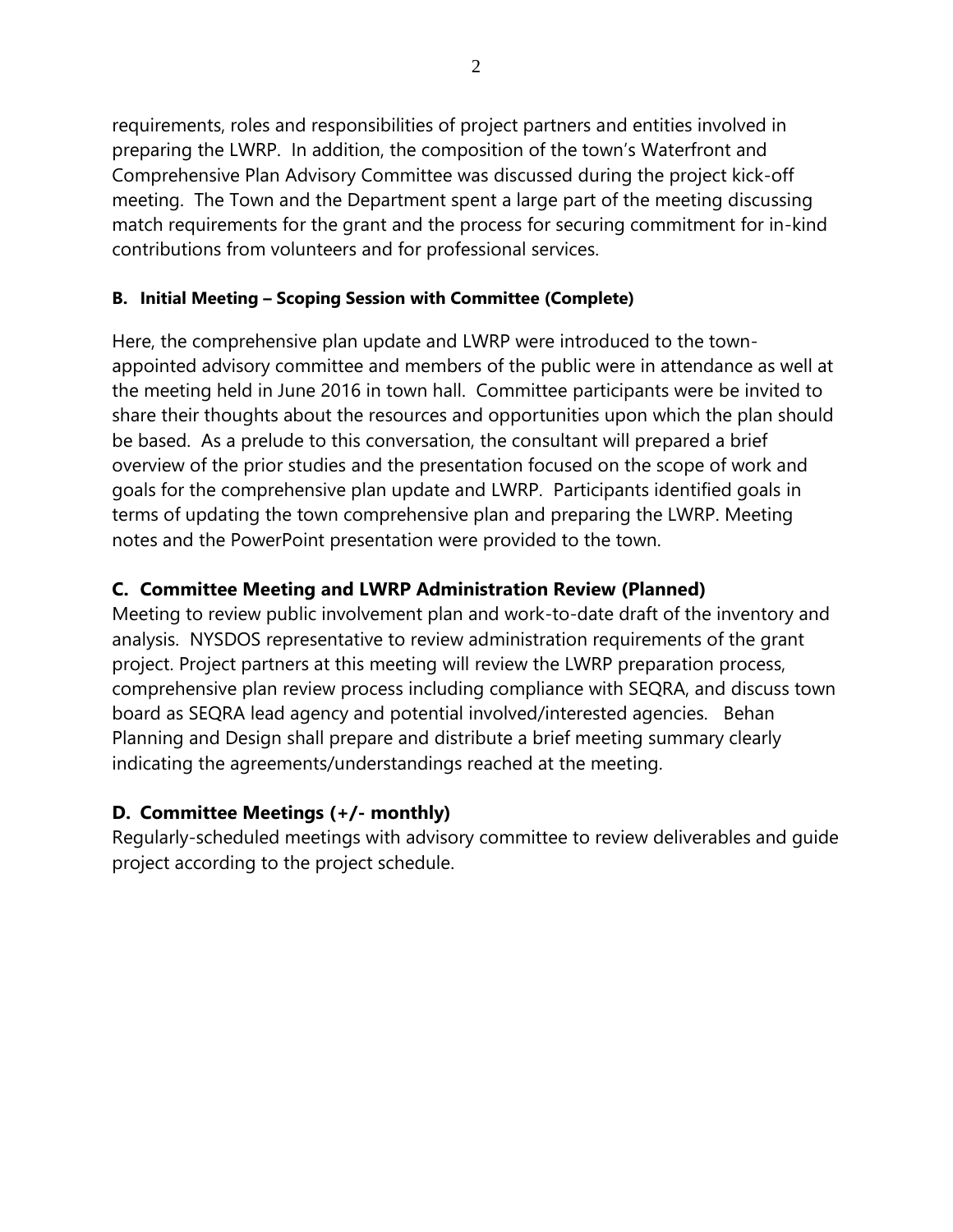# **Community Forum Series (First Draft -- to be refined)**

**1.** Agriculture, Agritourism and Working Forests

Theme: *Planning for agriculture.*

Invitations--Meet Me in Marlborough members, others per town and committee recommendation. Public welcome.

Consider invited speaker—Rep from American Farmland Trust.

Background information needed: Map and aerial photo of active agriculture land in town. Supporting data on agriculture from Meet Me in Marlborough folks, Ulster County and Cornell Cooperative Extension.

Potential discussion topics

- Current state of agriculture—big picture. Desired state for agriculture. What can this planning process do to help? SWOT discussion?
- Do the Ag uses here have any practices that would conflict with residential uses?
- Farm succession issues?
- Farmland protection plan for Marlborough?
- Other
- -
- **2.** Economic Development, Hamlet Revitalization and Waterfront Access

Theme: *Hamlets on the Hudson--Putting it all together*

Invitations: The Hamlet of Milton Association, Marlboro Hamlet Economic Development Committee, Milton Landing Citizens Committee, Ulster County IDA. Others per town and committee. Public welcome

Consider invited speaker: Representative from Empire State Development

Background information needed on current state—hamlets, agribusiness, other core businesses.

Potential discussion topics.

- How can the hamlets complement one another with services, attractions, etc… (Examples of other unified efforts—e.g. the Rivertowns of Westechester.)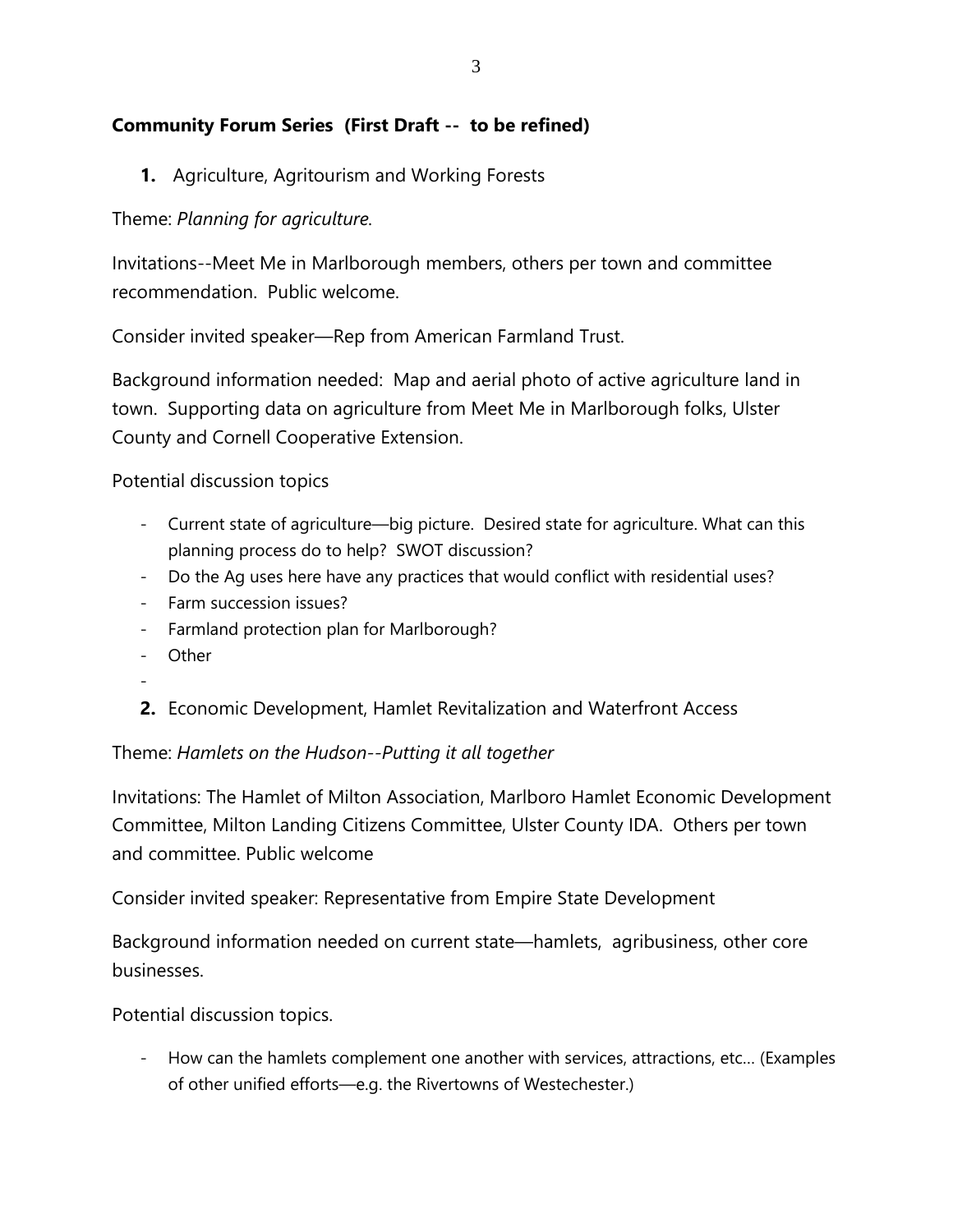- What do business owners want to see? What do residents want to see?
- The arts, culture, food and entertainment—everybody has to eat! Would a "Taste of New York venue in Marlborough" be helpful if town could secure approval from NYS?
- Trail Connections?
- Branding and Marketing?
- -
- **3.** Land Use, Transportation and Community Character and Zoning.

Theme: *Linking Land Use, Transportation and Community Character*

Invitations: town planning and zoning boards. Public welcome.

Consider invited speaker: representative from NYS Department of Transportation

Background information needed on land use trends, transportation systems, and current zoning districts.

-Consider historical development patterns: the rural landscape is changing.

-Look at 9W corridor: Highway corridor character and opportunities

- Consider doing this workshop in coordination/as part of UCTC 9W corridor project.

- Hamlet land use—infill development, maintaining and improving neighborhood character (sidewalks, lighting, etc.)

4. Housing and Community Services

Theme: *Housing for all generations.*

Consider invited speaker—Representative from Rural Ulster Preservation Company

Background information needed on existing housing supply, mix, and any documented condition studies and needs analysis.

# Potential discussion topics

- What housing types are allowed and are there needs for other types of housing?
- What housing problems are there in town?

Youth opportunities—sessions with middle schoolers/high schoolers? What do kids (esp. 12 – 18 year-olds) need in Marlborough in terms of after-school activities, employment opportunities, etc.?